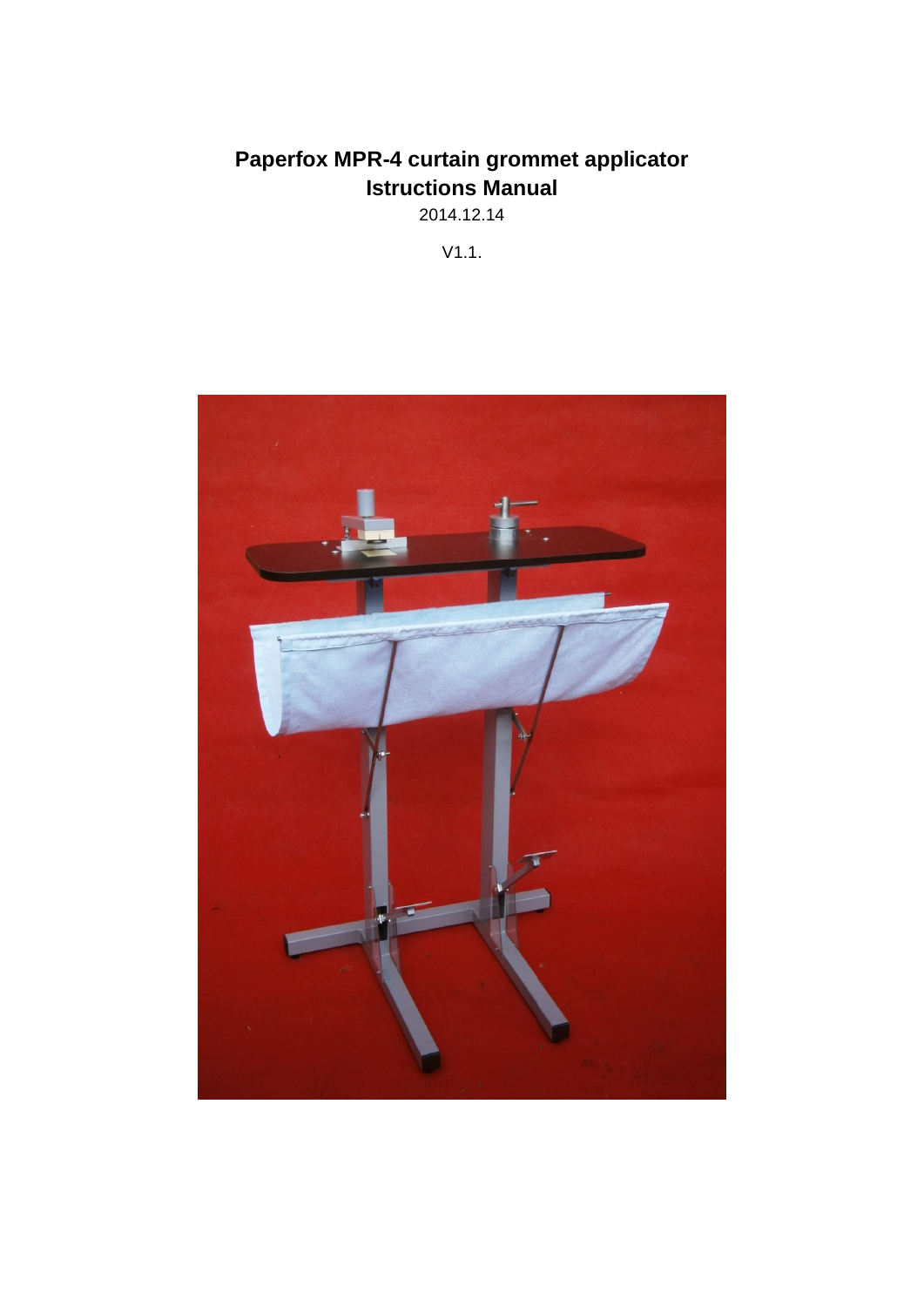## **Tartalom**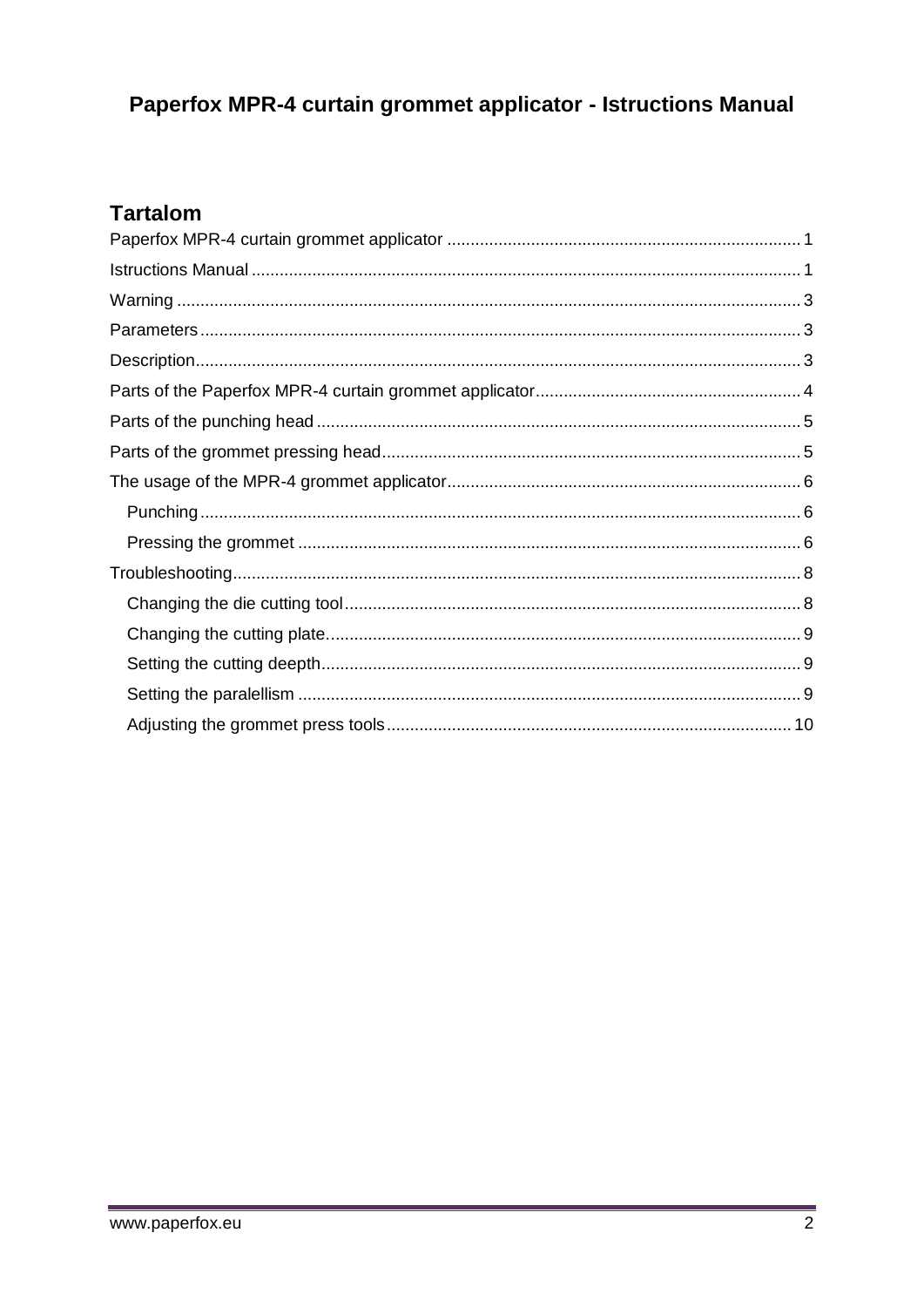## <span id="page-2-0"></span>**Warning**

- Prior to the machine utilization, definitely read all instructions.
- Although the MPR-4 Curtain grommet applicator consists of two independent units, the machine should be operated by one person. Do not work on the machine so that one person puts the material under the machine and the other presses the pedal.
- To reduce the risk, make sure that children can not access the machine.

## <span id="page-2-1"></span>**Parameters**

| Size: $(L \times W \times H)$ | 80x54x115cm                                                           |
|-------------------------------|-----------------------------------------------------------------------|
| Weight:                       | 22 kg                                                                 |
| Die cutting tool size:        | 60 x 60 mm steel rule die                                             |
| Punch diameter:               | 40 <sub>mm</sub>                                                      |
| Grommet size:                 | 40 <sub>mm</sub>                                                      |
| Cutting plate size:           | 60x60x3mm                                                             |
|                               |                                                                       |
| Manufacturer:                 | Fürcht Zoltán ev. 2142 Nagytarcsa, Ganz Á. u. 3/7.<br>www.paperfox.hu |

### <span id="page-2-2"></span>**Description**

The MPR-4 curtain grommet applicator consists of two foot pedal operated press unit. The left press operates the die cutting tool which cuts out the hole. After inserting the material to be punched under the die cutting tool the cutting is made by pressing the foot pedal.

The other press unit performs the compressing of the grommet.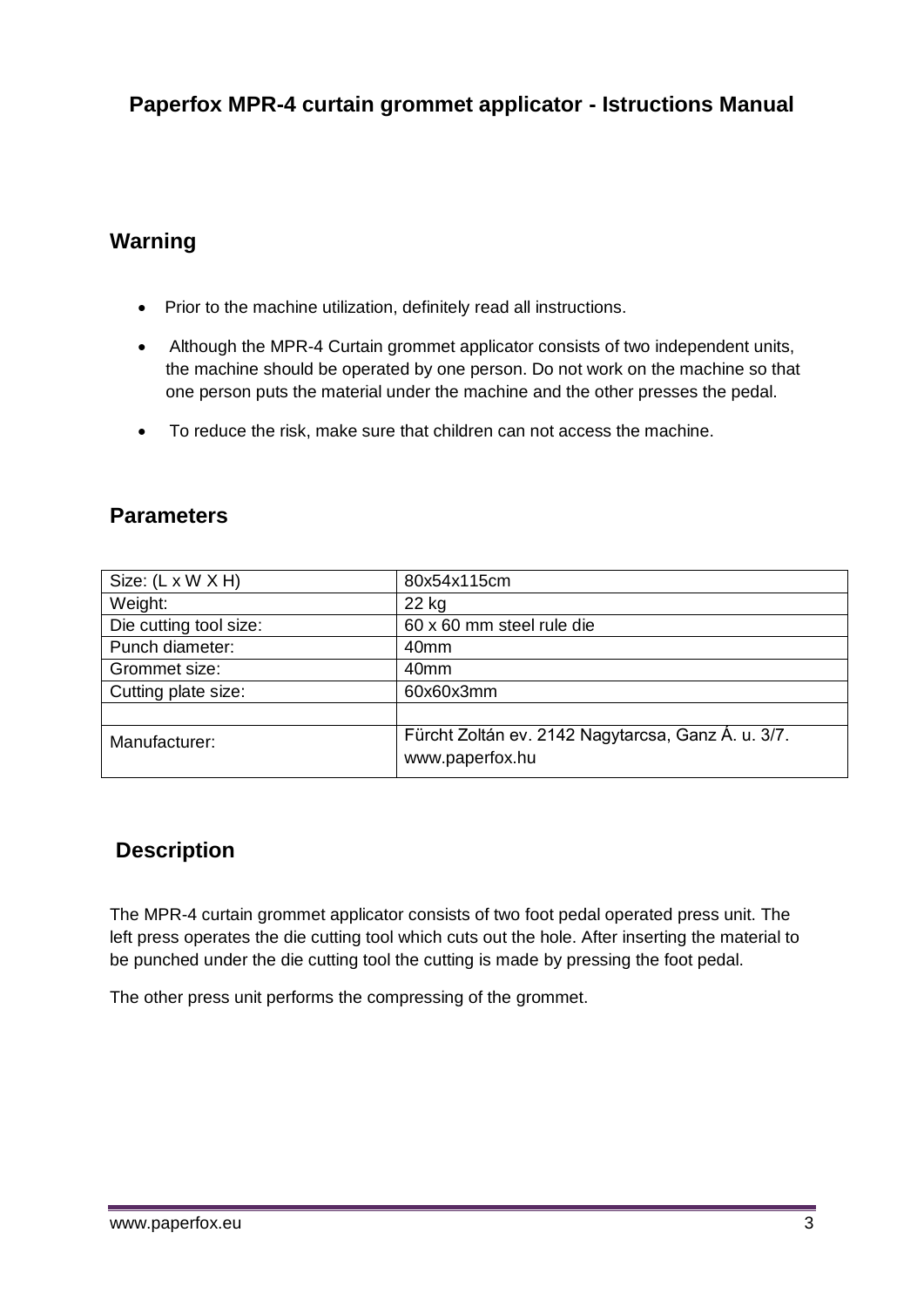## <span id="page-3-0"></span>**Parts of the Paperfox MPR-4 curtain grommet applicator**

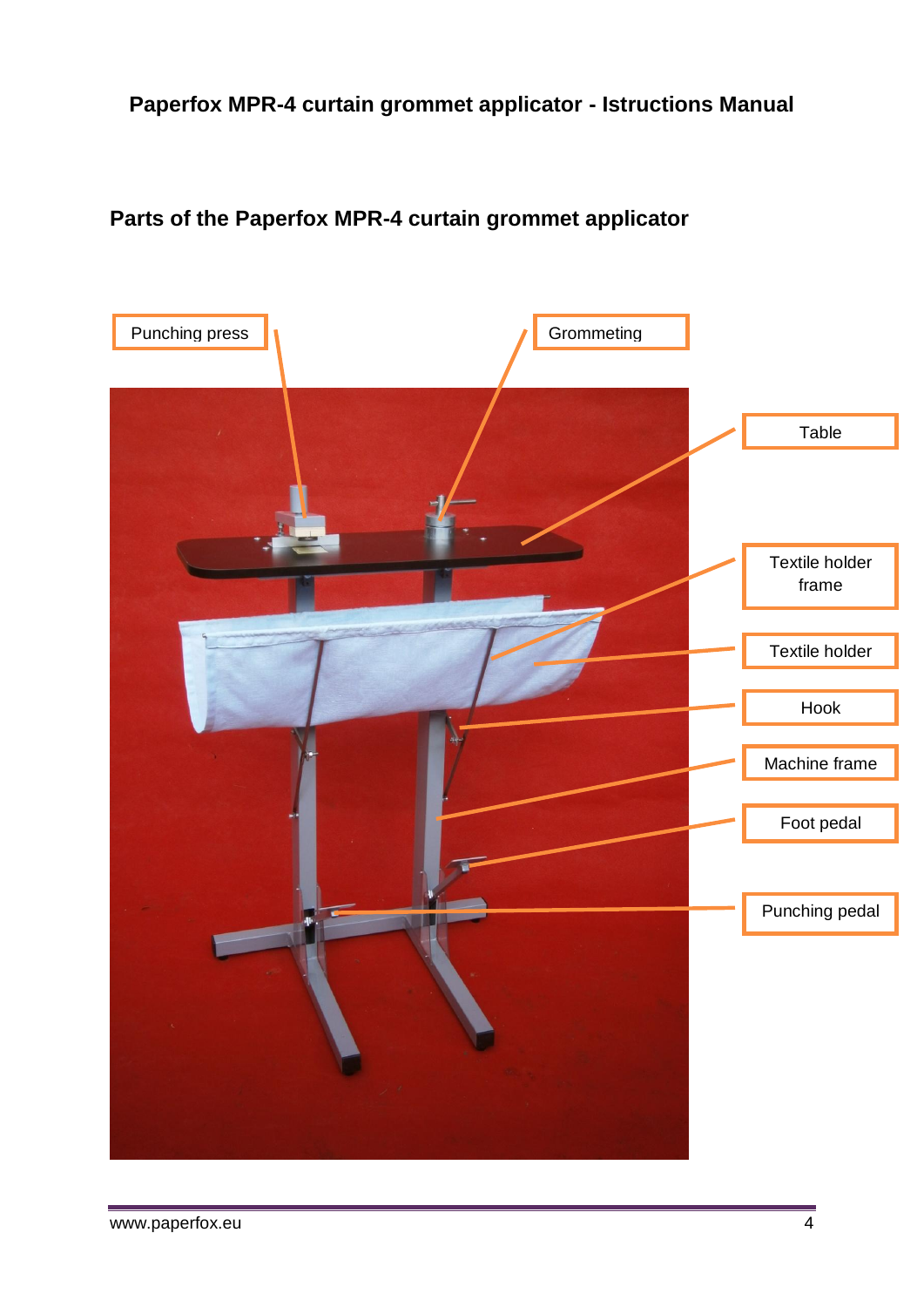

## <span id="page-4-0"></span>**Parts of the punching head**

## <span id="page-4-1"></span>**Parts of the grommet pressing head**

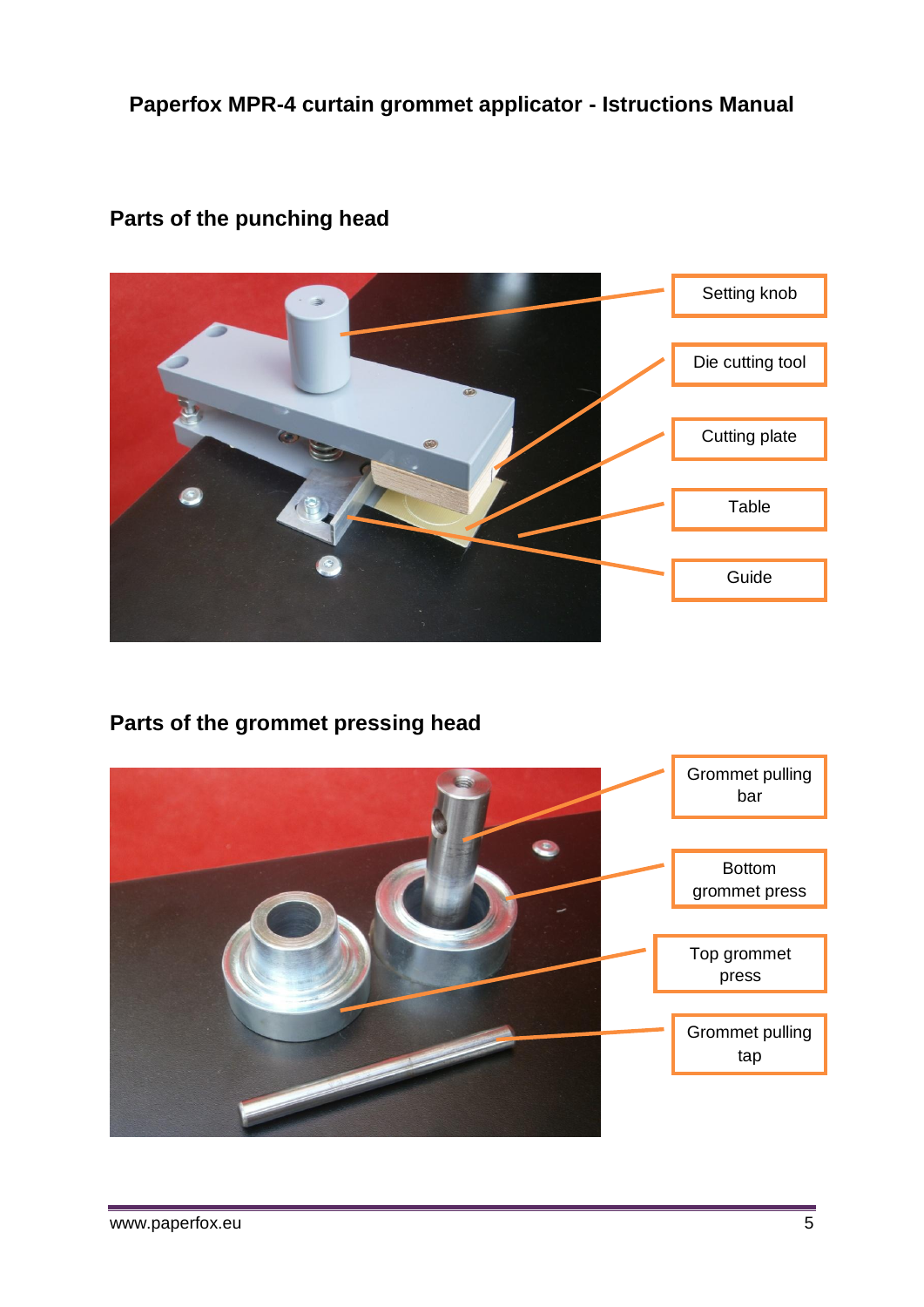## <span id="page-5-0"></span>**The usage of the MPR-4 grommet applicator**

First you should punch the material for inserting the grommet after that you can press the grommet .

#### <span id="page-5-1"></span>**Punching**

You can punch the material int he following way:



- Place the curtain under the die cutting tool, so that the rear edge of the curtain touch the guide
- Press th epedal
- Remove the punched material from the cutting unit.
- If the quality of the cutting is not proper, than set the setting knob so that when you press the pedal until the end position then the die should cut the circle well.

### <span id="page-5-2"></span>**Pressing the grommet**

You can press the grommet into the punched material in the folowing way:



Place a grommet ont o the bottom grommet press tool as it is in the picture.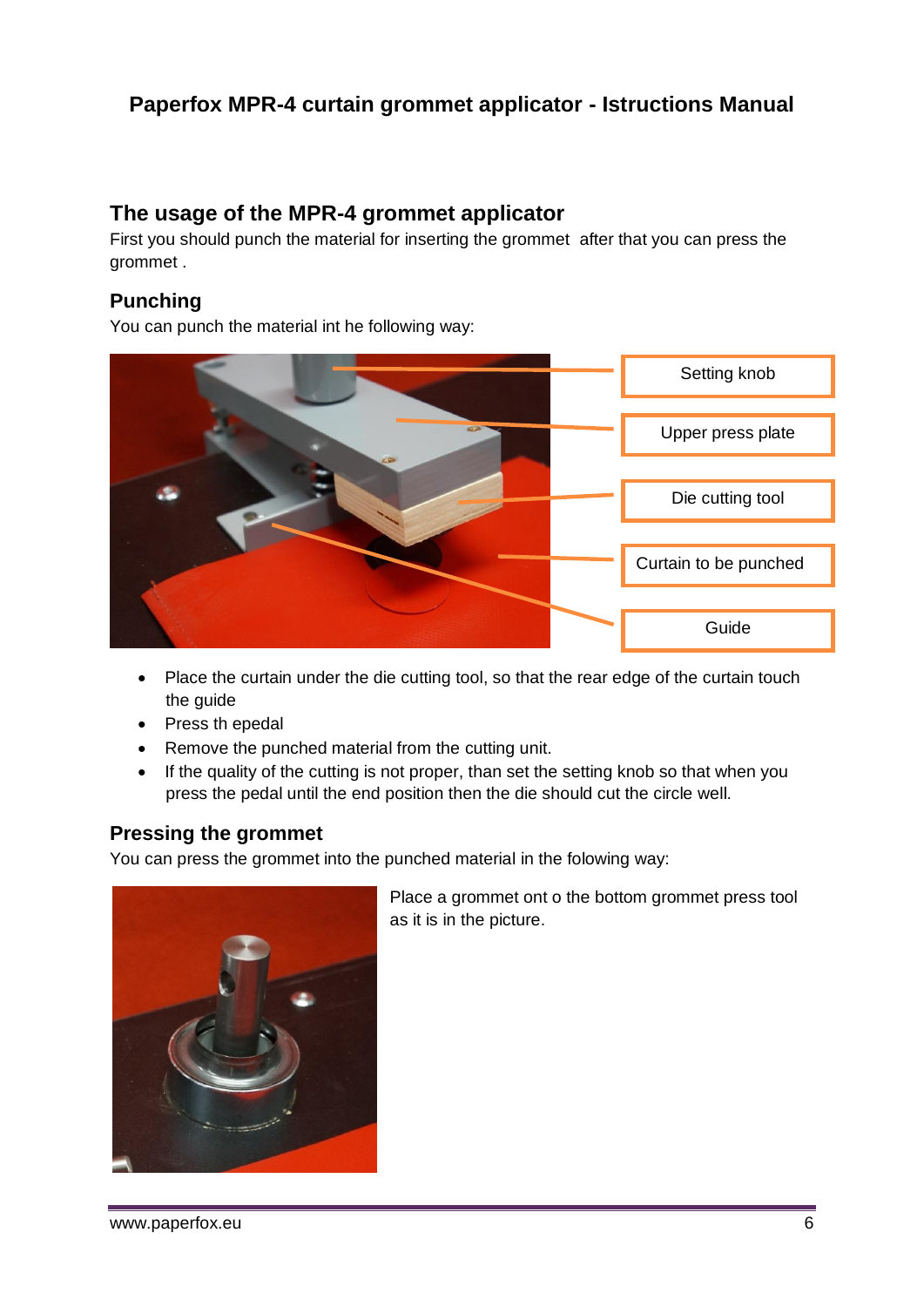

Insert the cutted hole around the grommet.



Place the other part of the grommet on the material as it is ont he picture. Take care that the two part of the grommet should be centered to each other.



Place on the upper grommet press tool.



Insert the grommet pulling tap into the hole in the grommet pulling bar.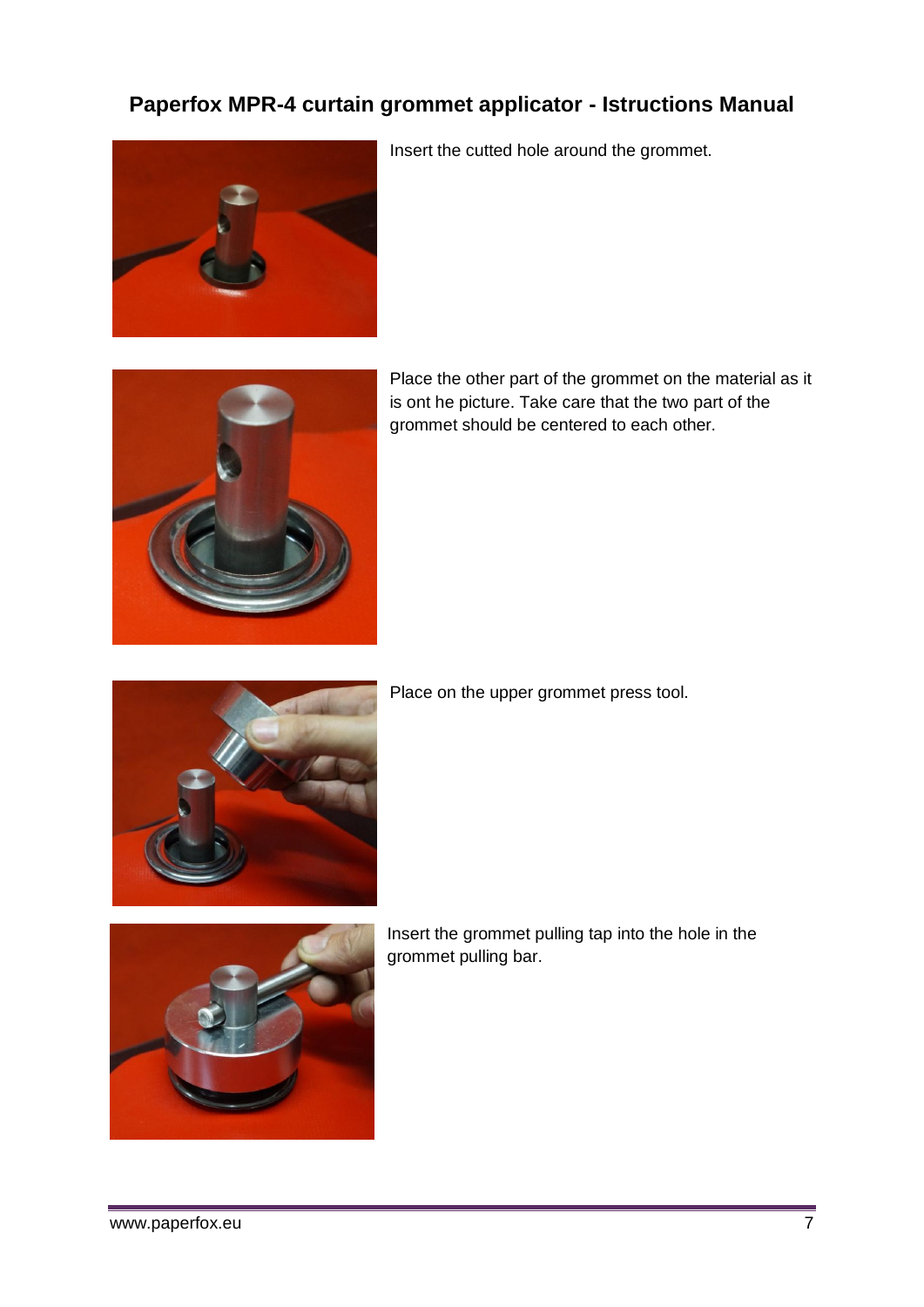

Press th epedal until the end position.



Pull out the grommet pulling tap and remove the material from the device.

## <span id="page-7-0"></span>**Troubleshooting**

After long usage the die cutting tool and the cutting plate is subject to wear, so sometimes they should be changed. After tool change maybe that you have to adjust the parlellism as well.

### <span id="page-7-1"></span>**Changing the die cutting tool**



The die cutting tool is fixd by two 3,5 x 35mm screws. After remuving this screws yo can remove the tool from the machine.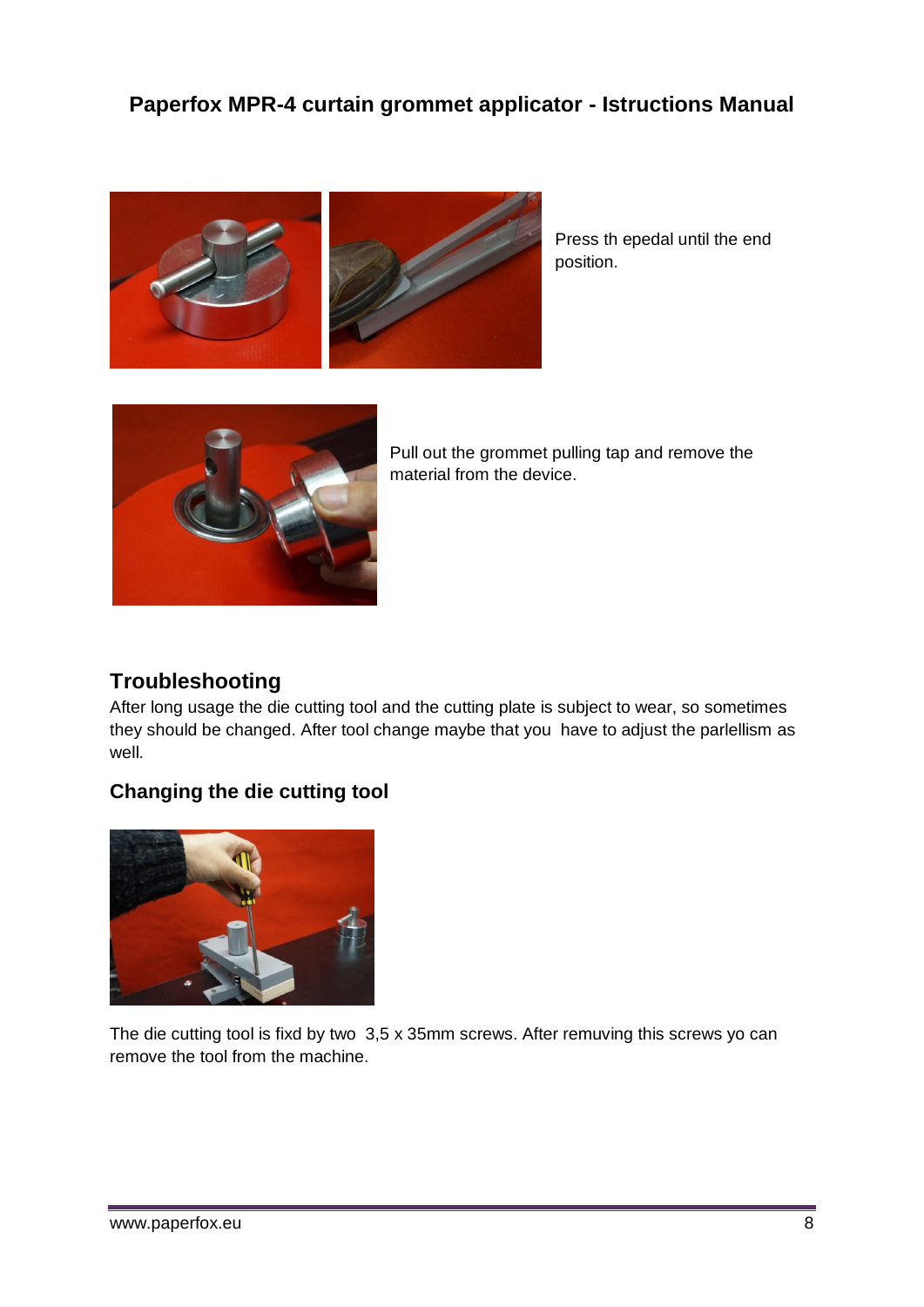## <span id="page-8-0"></span>**Changing the cutting plate.**



The cutting plate is fixed b two M3 screws. After removing the screws you can remove the cutting plate from the device.

## <span id="page-8-1"></span>**Setting the cutting deepth**

If the tool don't cuts the material well even if you press the pedal until the end position the you should set the cutting deepth.

First you decrease the cutting deepth with the setting knob until that the tool don't cuts the material through. The increase the cutting deepth in small steps until the cutting is good. The optimal cutting force is the minimal force which can cut the material.

In this case you can achive a long lifetime of the die cutting tool a nd the cutting plate.

### <span id="page-8-2"></span>**Setting the paralellism**

If you can't set the cutting deepth because the tool cuts a side of the circle, but don't cuts the other side then you should adjust the parallelism. You don't hace to adjust the parallllism too often and if you are not sure that you can do it ask a qualified person for doing it.



You can set the parallelism with the two rear M8 imbus screw. Release the M8 nuts with a 13mm wrench and adjust the parallelism with a 6mm inner hexagon tool. After setting fix the screws with the M8 nuts.